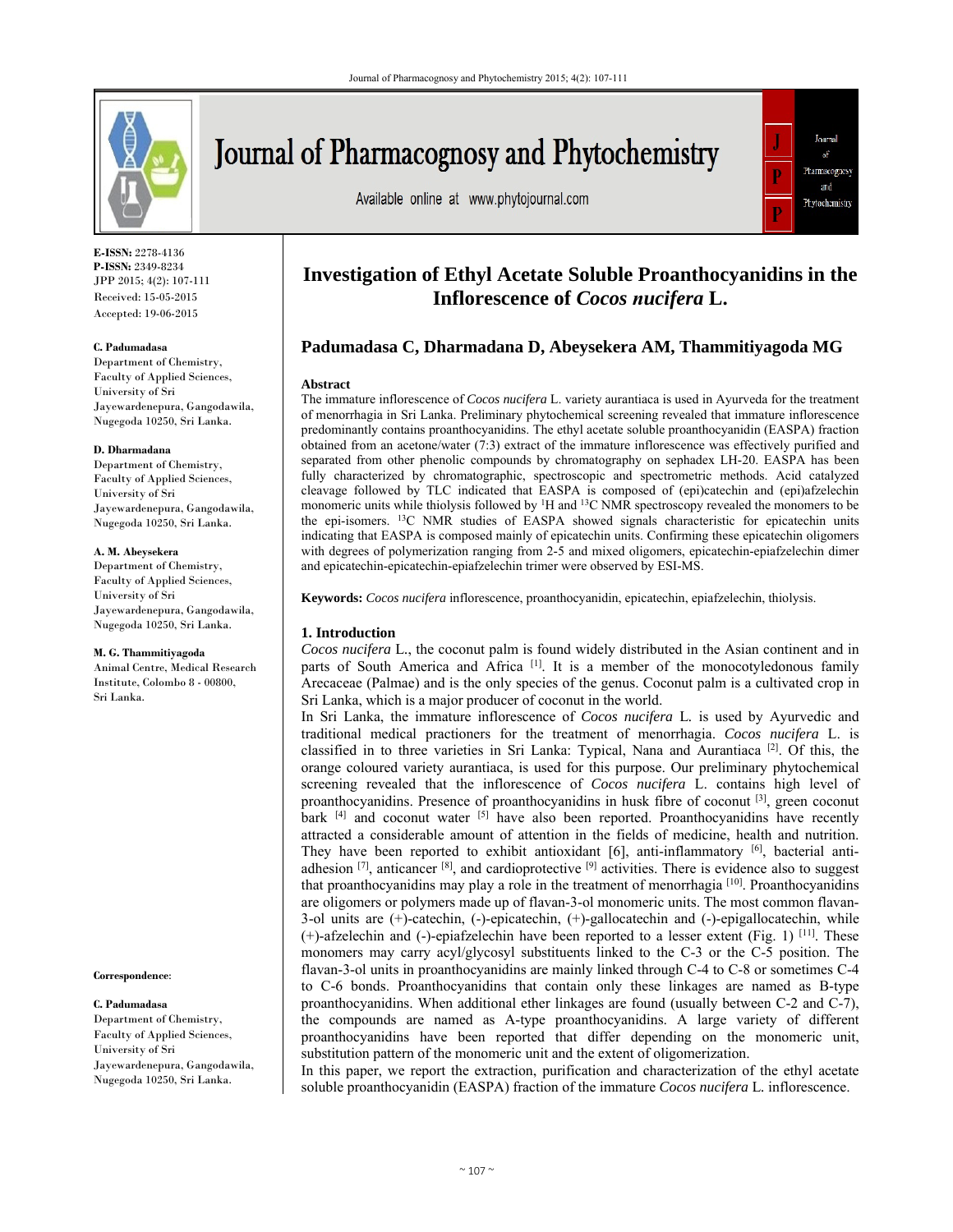

Catechin:  $R_1=OH$ ;  $R_2=H$ ;  $R_3=OH$ ;  $R_4=OH$ ;  $R_5=H$ Epicatechin: R1=H; R2=OH; R3=OH; R4=OH; R5= H Gallocatechin: R1=OH; R2=H; R3=OH; R4=OH; R5= OH Epigallocatechin: R1=H; R2=OH; R3=OH; R4=OH; R5= OH Afzelechin:  $R_1=OH$ ;  $R_2=H$ ;  $R_3=H$ ;  $R_4=OH$ ;  $R_5=H$ Epiafzelechin: R1=H; R2=OH; R3=H; R4=OH; R5=H

Fig 1: Chemical structures of flavan-3-ol units found in proanthocyanidins.

# **2. Materials and Methods**

## **2.1. Materials**

<sup>1</sup>H and <sup>13</sup>C NMR spectra were recorded in deuterated methanol for purified EASPA and purified thiolyzed fractions with a Bruker Avance AV-500 NMR spectrometer operating at 600 and 150 MHz, respectively. The electrospray ionization mass spectrum (ESI-MS) of purified EASPA was obtained from an Applied Biosystems QSTAR XL quadrupole time of flight mass spectrometer in positive ion mode. Sample was dissolved in methanol and the solution was introduced into the ion spray source with a 100 μL syringe. Preparative HPLC separation was carried out on a LC908W-C60 Recycling Preparative HPLC (Japan Analytical Industry Co., Ltd.), equipped with UV Detector 310 and RI Detector RI-5 using a 20 mm x 270 mm JAIGEL-ODS-L-80 C18 column with 2 mL/min flow rate. Column chromatography was performed using Sephadex LH20 (25-100 µm, Bio-Science, Uppsala). Thin layer chromatography (TLC) was performed on Cellulose  $F_{254}$  (0.2) mm, Merck) and developed with forestal solvent system (conc. HCl-glacial acetic acid-water, 3:30:10) and precoated Kieselgel 60 F<sub>254</sub> plates (0.2 mm, Merck KGaA) with ethyl acetate: dichloromethane: methanol: formic acid (5.8:3.8:0.2:0.2) as the solvent system and visualized by spraying with Vanillin-HCl reagent upon heating. All chemicals and solvents were of AR or HPLC grade and purchased from Sigma-Aldrich, Germany. Water when used was distilled using GFL distillation apparatus. HPLC grade solvents and water purified by a Milli-Q system were used for preparative HPLC work.

## **2.2. Plant material**

Inflorescences were collected from healthy adult *Cocos nucifera* L. (var. aurantiaca) palms situated in the University of Sri Jayewardenepura premises, Sri Lanka from May 2012 to April 2014. Immature inflorescence (the inflorescence which was situated just above the freshly opened inflorescence in the palm) was plucked and the spathe was removed. The inflorescence was botanically authenticated by Mr. I. U. Kariyawasam of the Department of Botany and voucher specimen (Assess. No. A3 S13, 001) was deposited in the herbarium of the Department of Botany, Faculty of Applied Sciences, University of Sri Jayewardenepura, Sri Lanka.

## **2.3. Extraction of proanthocyanidins**

Proanthocyanidins were extracted according to a previously published method with minor modifications [12]. Evenly chopped inflorescence (750 g fresh weight) was placed with 1750 mL of 70% aqueous acetone containing 0.1% ascorbic acid and refluxed for 2 hours. After cooling to room temperature and filtration, the extract was saturated with sodium chloride. The acetone layer that salted out was removed and washed with the aqueous layer of sodium chloride saturated 70% aqueous acetone containing 0.1% ascorbic acid (200 mL  $\times$  3). The resulting acetone layer was evaporated under vacuum at 45 ºC. The viscous residue obtained was then mixed with an equal volume of water (85 mL) and extracted with petroleum ether (40-60 °C) (175 mL  $\times$ 3). The aqueous layer was then extracted with ethyl acetate (175 mL  $\times$  3). The combined ethyl acetate extracts were dried over anhydrous sodium sulphate and evaporated under vacuum at 45 ºC to produce the crude ethyl acetate soluble proanthocyanidin (EASPA) fraction as a light brown powder  $(1.55 g)$ .

## **2.4. Purification of proanthocyanidins**

The EASPA was purified by chromatography on sephadex LH-20, according to reported methods [13]. The crude EASPA (1.00 g) was dissolved in a minimum volume of 95% aqueous ethanol and applied to the column equilibrated with the same solvent. The non-proanthocyanidin phenolics were eluted first with 95% aqueous ethanol (1600 mL). Proanthocyanidin phenolics were then eluted with 70% aqueous acetone (500 mL). Collected fractions were examined with Prussian blue and acid catalyzed cleavage tests. Fractions that gave a positive result for both the tests were combined. The acetone was removed under vacuum at 45 °C and the resulting aqueous residue was freeze dried to yield 0.15 g of purified EASPA as an off white powder.

## **2.5. Acid catalyzed cleavage studies**

Purified EASPA (0.025 g) was refluxed with 2M HCl and the anthocyanidin fraction was extracted using amyl alcohol. The resulting amyl alcohol solution was co-chromatographed alongside anthocyanidin standards on cellulose TLC plates using forestal as the solvent system [14].

## **2.6. Thiolytic Studies**

Thiolysis reaction for the purified EASPA was conducted according to a previously reported method [15]. A mixture of EASPA (0.025 g), benzyl mercaptan (1 mL) and acetic acid (2 mL) in ethanol (5 mL) was refluxed for 4.5 hours. The reaction mixture after cooling to room temperature was concentrated under vacuum at 50 °C. The resulting residue was dissolved in ethanol and chromatographed over sephadex LH-20 using 95% aqueous ethanol. The column fractions were monitored by thin layer chromatography on silica TLC plates using ethyl acetate: dichloromethane: methanol: formic acid, 5.8:3.8:0.2:0.2 as the solvent system and visualized by spraying with vanillin-HCl reagent upon heating. The fractions containing the benzylthioethers were combined and subjected to recycling preparative HPLC. Mobile phase consisted of 60% aqueous acetonitrile containing 0.5% acetic acid. The flow rate was 2 mL/min. The eluate was monitored at 280 nm. Two fractions corresponding to epicatechin benzylthioether and epiafzelechin benzylthioether were obtained. Each benzylthioether fraction was concentrated under vacuum at 45 °C, freeze dried and subjected to  ${}^{1}$ H and  ${}^{13}$ C NMR spectroscopic analyses.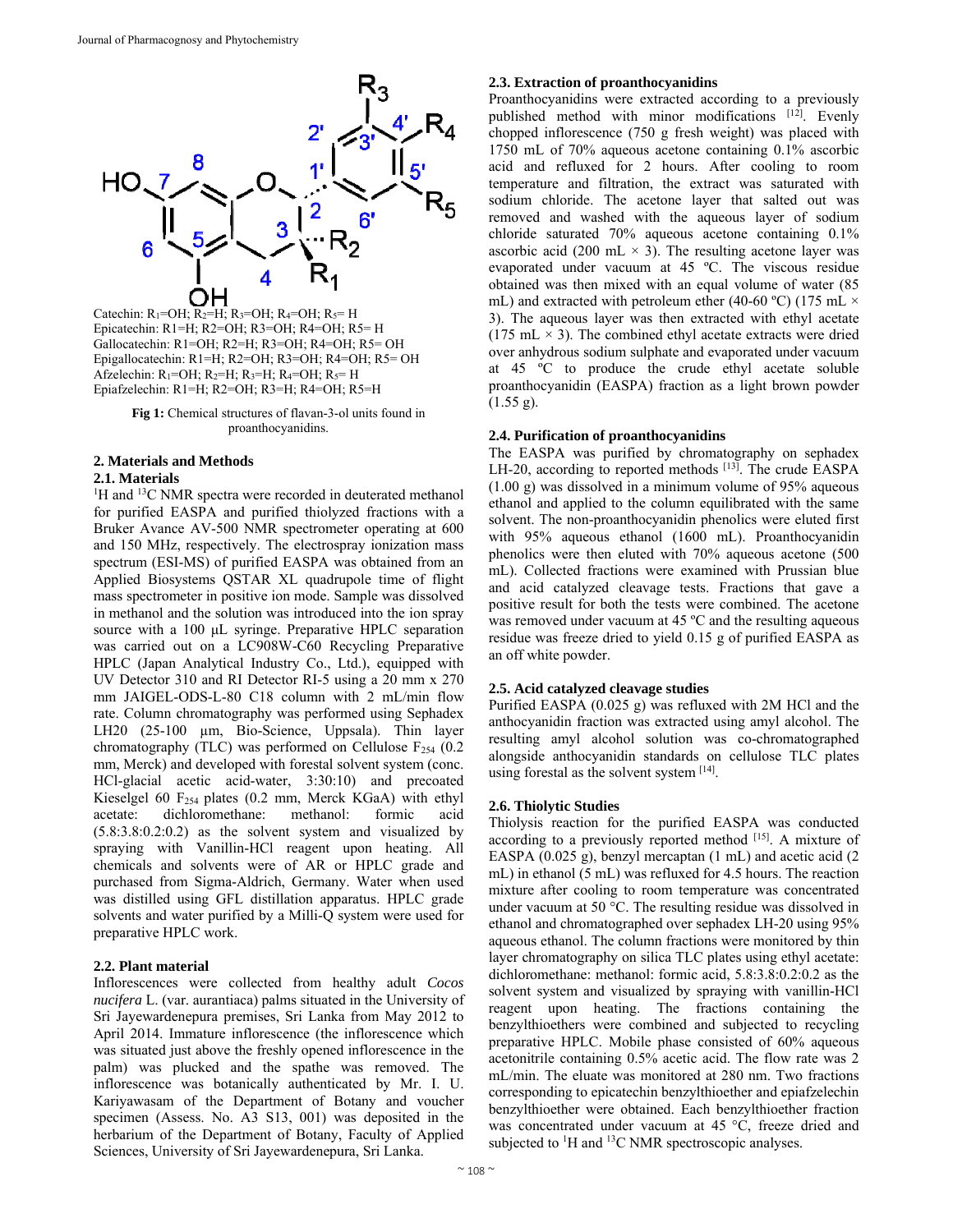Epicatechin-4-benzylthioether: 0.008 g; off white amorphous powder; <sup>1</sup>H NMR (CD<sub>3</sub>OD, 600 MHz) δ 3.83 (1H, d, J = 1.8 Hz, H-4), 3.95 (2H, s, -SCH<sub>2</sub>-), 4.03 (1H, d, J = 1.8 Hz, H-3), 5.20 (1H, s, H-2), 5.88, 5.94 (each 1H, d,  $J = 2.4$  Hz, H-6, 8), 6.66 (1H, dd, J = 1.8, 9.6 Hz, H-6'), 6.74 (1H, d, 9.6 Hz, H-5'), 6.91 (1H, d, J = 1.8 Hz, H-2'), 7.10-7.40 (5H, m, aromatic-H); 13C NMR (CD3OD, 150 MHz) δ 37.95 (CH2, - SCH2-), 43.96 (CH, C-4), 71.56 (CH, C-3), 75.59 (CH, C-2), 95.71 (CH, C-8), 96.77 (CH, C-6), 100.16 (C, C-4a), 115.26 (CH, C-2'), 115.89 (CH, C-5'), 119.18 (CH, C-6'), 127.93 (CH, C-4''), 129.52 (CH, C-3'', C-5''), 130.06 (CH, C-2'', C-6''), 132.09 (C, C-1'), 140.50 (C, C-1''), 145.78 (C, C-3'), 146.00 (C, C-4'), 157.31 (C, C-8a), 158.95 (C, C-5), 159.13  $(C, C-7)$ .

Epiafzelechin-4-benzylthioether: 0.005 g; off white amorphous powder; <sup>1</sup>H NMR (CD<sub>3</sub>OD, 600 MHz) δ 3.82 (1H, d, J = 1.8 Hz, H-4), 3.95 (2H, s, -SCH<sub>2</sub>-), 4.05 (1H, d, J = 1.8 Hz, H-3), 5.26 (1H, s, H-2), 5.88, 5.94 (each 1H, d,  $J = 2.4$  Hz, H-6, 8), 6.75 (2H, d, J = 10.2 Hz, H-2', 6'), 7.10-7.50 (7H, m, H-3', 5', aromatic-H). <sup>13</sup>C NMR (CD<sub>3</sub>OD, 125 MHz)  $\delta$  38.02 (CH<sub>2</sub> -SCH2-), 44.14 (CH, C-4), 71.57 (CH, C-3), 75.57 (CH, C-2), 95.00-100.00 (CH, C-6, C-8 and C-2', C-6'), 100.16 (C, C-4a), 115.74 (CH, C-3', C-5'), 127.90 (CH, C-4''), 129.53 (CH, C-3'', C-5''), 130.07 (CH, C-2'', C-6''), 131.36 (C, C-1'), 140.72 (C, C-1''), 157.93 (C, C-4'), 157.33 (C, C8a), 158.95 (C, C-5), 159.16 (C, C-7).

## **2.7***.* **Spectroscopic and spectrometric studies**

Purified EASPA was analyzed by <sup>13</sup>C NMR spectroscopy and electrospray ionization-mass spectrometry in positive ion detection mode.

## **3. Results and Discussion**

Extraction and purification of proanthocyanidins in the immature inflorescence of *Cocos nucifera* L. was carried out according to previously published methods with minor modifications [12, 13]. Proanthocyanidins in the ethyl acetate soluble fraction of an acetone/water (7:3) extract of *Cocos nucifera* L. inflorescence was purified on Sephadex LH-20<sup>[13]</sup>. The proanthocyanidin fraction was obtained by eluting the Sephadex LH-20 column with acetone/water (7:3) after first eluting the non-proanthocyanidin phenolics with ethanol/water (9.5:0.5). All the fractions eluting from the sephadex LH-20 column were analyzed for the presence of phenolics by the Prussian blue test and the proanthocyanidins by the acid catalyzed cleavage to anthocyanidins. Positive results for both the tests were obtained only for the fraction eluting with acetone/water (7:3). This confirmed the presence of proanthocyanidins in that fraction and an effective separation from non-proanthocyanidin phenolics. This fraction upon freeze drying yielded the purified EASPA as an off white powder in 0.2% by weight of the fresh inflorescence. The moisture content of the inflorescence was determined to be 77.49%.

Acid catalyzed cleavage followed by thin layer chromatographic studies of the EASPA showed the presence of two anthocyanidins, cyanidin and pelargonidin, indicating that EASPA is composed of (epi)catechin and (epi)afzelechin monomeric units. This was confirmed by thiolysis studies of the EASPA carried out according to published procedures. In addition, thiolysis studies revealed the monomers to be the epiisomers. In the thiolysis reaction, the flavanyl extension units of the proanthocyanidins are captured by benzylmercaptan to form the corresponding benzylthioether derivatives while the

terminal units are released in the native form. Purification on Sephadex LH-20 followed by recycling preparative HPLC yielded two benzylthioether fractions which were identified as epicatechin-4-benzylthioether and epiafzelechin-4 benzylthioether by <sup>1</sup>H and <sup>13</sup>C NMR spectroscopy (Fig. 2). The two compounds are easily distinguished from each other from the pattern obtained for the flavanyl B-ring in  $\mathrm{^{1}H}$  and  $\mathrm{^{13}C}$ NMR spectra. The chemical shift for the  $C-2$  in the  $^{13}C$  NMR spectra is diagnostic for the relative stereochemistry (2,3-*cis*/2, 3-*trans*) of the flavanyl C-ring. The C-2 chemical shift of δ 75.59 for the benzylthioether of (epi)catechin clearly indicates a 2,3-*cis* stereochemistry in accordance with published data [16]. To the best of our knowledge published NMR spectral data is not available for the benzylthioether of (epi)afzelechin. However, data is available for afzelechin and epiafzelechin units of polymeric proanthocyanidins  $[17]$ . The C-2 chemical shift for the benzylthioether of (epi)afzelechin is  $\delta$  75.57. Taking in account the fact that there is a slight lowering in the chemical shift for the C-2 signal going from the polymeric proanthocyanidin to benzylthioether derivative, we provisionally assigned the 2,3-*cis* stereochemistry to the (epi)afzelechin unit as well  $[17]$ . Thus, the EASPA is composed of epicatechin and epiafzelechin units.



Epicatechin-4-benzylthioether

Epiafzelechin-4-benzylthioether

#### **Fig 2:** Thiolysis products of EASPA from the inflorescence of *Cocos nucifera* L.

The 13C NMR spectrum of the purified EASPA is shown in Fig. 3. The signals were assigned by comparison with published data for other proanthocyanidins [18]. The spectrum shows characteristic  $^{13}$ C signals consistent with proanthocyanidins predominantly composed of epicatechin units. The aromatic carbons of the A-ring appeared in the range δ 160-90 localized towards the two ends. The signals clustered between  $\delta$  160-155 correspond to C-5, C-7 and C-8a. The signal due to C-8 of the extension unit fall between  $\delta$  110-105, whereas that of the terminal unit gives a much sharper signal at δ 97 close to C-6, which is slightly more deshielded. The small lines between  $\delta$  100 and 105 are due to C-4a. Comparison of the C-8 chemical shift of the extension unit with that published suggests the probable interflavanoid linkage to be B-type where the flavanyl units are singly linked between C-4 and C-8. The aromatic carbons of the B-ring appear in a narrow range between  $\delta$  150-110. The signal at  $\delta$ 145.5 is assigned to  $C-3$ ' and  $C-4$ ' and signals at  $\delta$  132.3 and 119.0 are assigned to C-1' and C-6', respectively. The fairly sharp signal at  $\delta$  115.8 is attributed to C-2' and C-5'. The rest of the signals in the spectrum starting from  $\delta$  90 are due to the aliphatic carbons of the C-ring. The C-2, C-3 and C-4 of the extension unit give signals at  $\delta$  77.0, 73.0 and 37.5,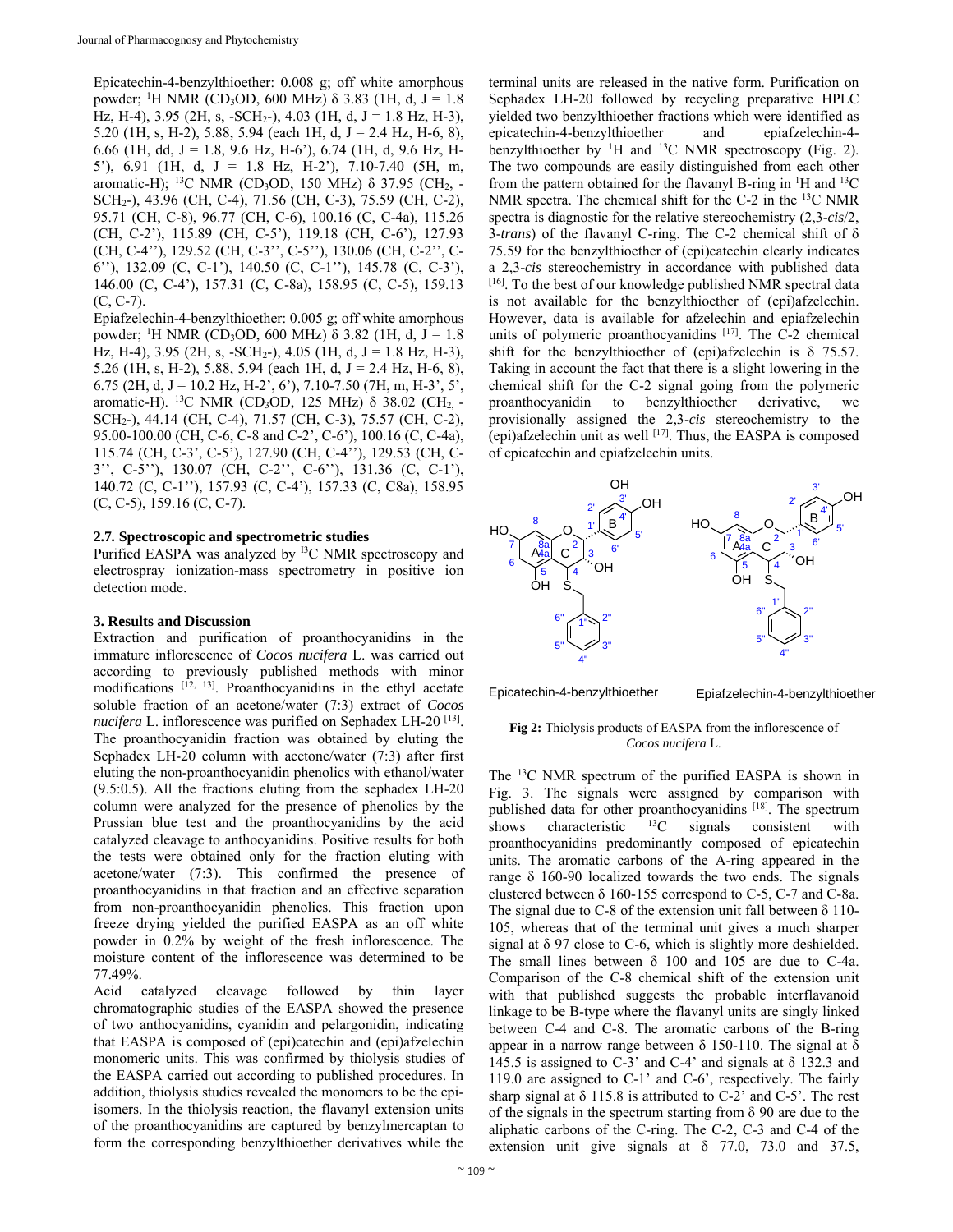respectively. The region between  $\delta$  90 – 70 is sensitive to the stereochemistry of the C-ring. The sharp signal at δ 77.0 of the C-2 extension unit is consistent with 2,3-*cis* stereochemistry, whereas a small signal at  $\delta$  84.0 and even smaller signal at  $\delta$ 80.0 correspond to C-2 of the terminal unit in 2,3-*trans* and 2,3-*cis* stereochemistry, respectively. Proanthocyanidins consisting of 2,3-*cis* or 2,3-*trans* flavanyl extension units and terminating with both 2,3-*cis* and 2,3-*trans* flavanyl units have been reported previously  $[19]$ . The very weak signals for C-2 terminal carbon relative to the corresponding signals for extender carbon suggest that EASPA is predominantly composed of epicatechin units. The C-3 and C-4 of the terminal unit gives rise to small signals at  $\delta$  70 and 30,

respectively. The signal at  $\delta$  128.5 is due to benzene, which occurs as an impurity. Thus, all the signals in the 13C NMR spectrum could be assigned to epicatechin units. There were no detectable signals for epiafzelechin units although its presence was shown by acid catalyzed cleavage and thiolysis studies. This indicates that EASPA is comprised mainly of epicatechin units and only a few of epiafzelechin units. Analysis of 13C DEPT spectra of the EASPA allowed identification of the tertiary and quaternary carbons of epicatechin units, which further confirmed the above assignments.



**Fig 3:** 13C NMR spectrum of EASPA from the inflorescence of *Cocos nucifera* L. (solvent CD3OD).

The ESI-MS data performed in the positive ion mode provided further evidence in support of 13C NMR spectral data of the EASPA being composed mainly of epicatechin units. In addition, it provided information about the oligomeric profile of the EASPA. According to the mass spectrum, the highest oligomer detected was a pentamer. The peaks at *m/z* 579, 867, 1155 and 1443 correspond to molecular masses  $(M+H)^+$  of epicatechin units with degrees of polymerization ranging between 2-5. In addition, mixed oligomers of epicatechin and epiafzelechin were detected in the mass spectrum with the peaks at *m/z* 563 and 851 being assigned to epicatechinepiafzelechin dimer and epicatechin-epicatechin-epiafzelechin trimer, respectively.

#### **4. Conclusion**

Proanthocyanidin fraction, EASPA obtained from the inflorescence of *Cocos nucifera* L. has been effectively purified and separated from other phenolic compounds by chromatography on sephadex LH-20. This fraction has been fully characterized. EASPA is composed of epicatechin and epiafzelechin monomeric units and contains epicatechin oligomers ranging from dimer to pentamer, epicatechinepiafzelechin dimer and epicatechin-epicatechin-epiafzelechin trimer.

## **5. Acknowledgement**

The research work was financially supported by the research grant of University of Sri Jayewardenepura, Sri Lanka: